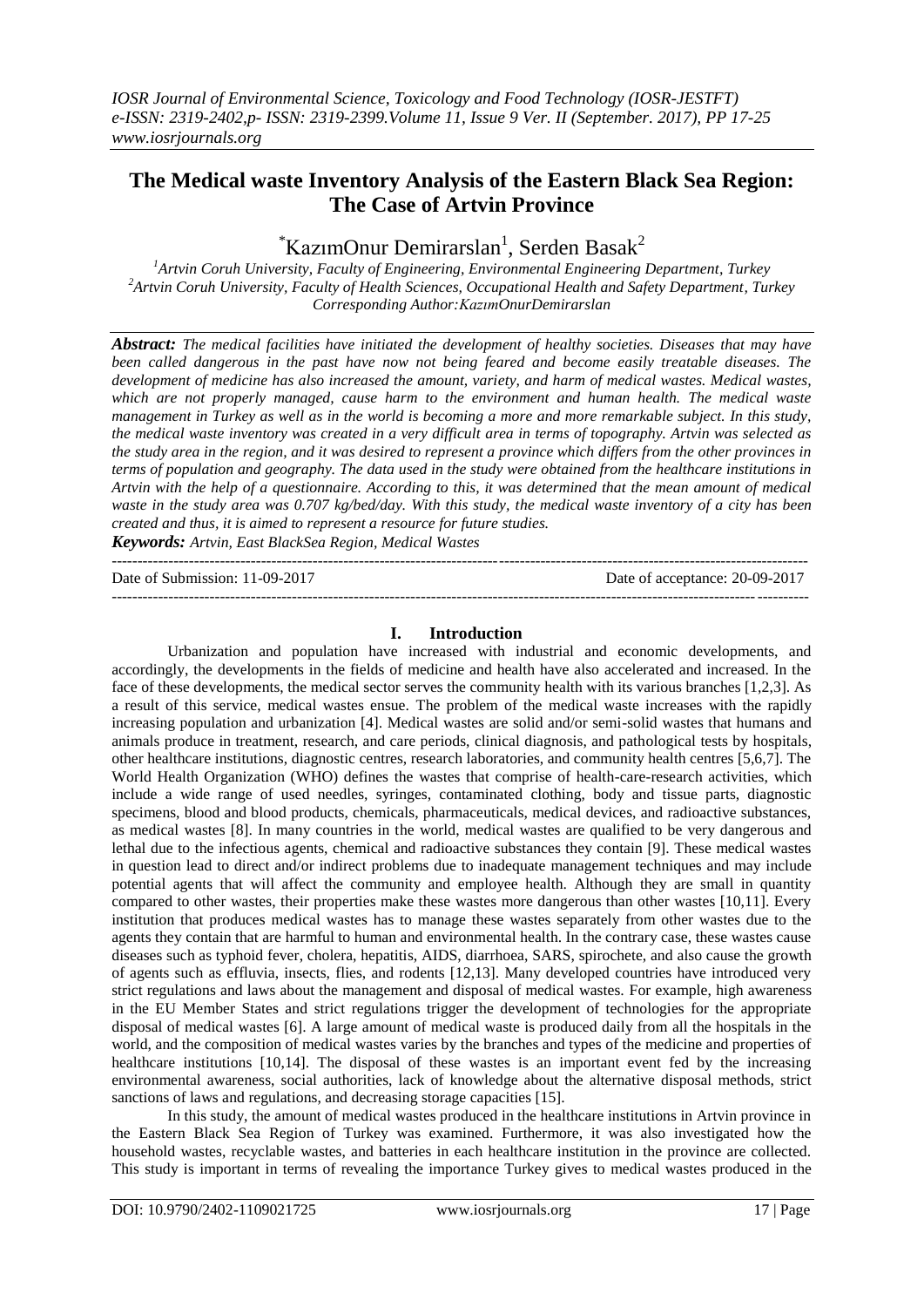health sector. 209,648 beds and affiliated 30,449 healthcare institutions were reported in Turkey in 2015. Due to the ever-increasing bed capacities and healthcare institutions in all provinces, it is more important to carry out studies on the medical waste. For example, one of the most striking examples of medical wastes in Turkey is in Zonguldak province. Medical wastes have been left to the coastline of Kozluk district of Zonguldak province for more than 20 years, and these wastes threaten the environment and public health [11]. For this reason, especially in the provinces with different topographies as Artvin, the subject of medical waste is a subject that should be examined even more.

### **II. Material And Method**

Artvin province is a province that is located in the northeast of Turkey and has a border with the Republic of Georgia. The settlement opportunities are very limited in the province, which has different elevations in terms of the topography. In addition to these negativities in urbanization, services such as health and municipality may be limited compared to other provinces within opportunities. The province is composed of 8 districts, and all the districts have state hospitals. When the district and province total population is examined, it is observed that Ardanuç had a population of 10,744 people, Arhavi had 20,533, Borçka had 22,036, Hopa had 35,406, ArtvinMerkez (Centre) had 34,626, Murgul had 6,987, Şavşat had 17,144, and Yusufeli had 20,592 people, and the total population was 168068 in 2016. There are currently 7 state hospitals and 1 district hospital in the province, as well as 1 Oral and Dental Health Centre, 8 Community Health Centres, and 8 Family Health Centres. The map showing the study area is presented in Figure 1.



**Fig. 1.** Study Area

In this study, all healthcare institutions in the province were visited, and the waste amounts of the institutions were determined with the questionnaire study. The questionnaire study was conducted, after obtaining the necessary permits, on the staff that works in healthcare institutions and is responsible for wastes. The total number of employees in the institution, the number of patients coming to the hospital, the number of beds, the amount of medical waste, whether the medical wastes are collected in a special place, who collects the medical waste, what happens to the household wastes, the presence of recycling boxes in the institution, the presence of the personnel responsible for medical wastes, and whether they are educated on this subject are questioned in the questionnaire. As a result of the data obtained, the amount of medical waste was related to the number of patients. Furthermore, these amounts were compared to the data obtained in the studies conducted in Turkey and in the world.

## **III. Results**

The composition, ratio, and formation of medical wastes can vary by many factors such as population, the size and properties of healthcare institutions, the number of beds and clinics of hospitals, and the most current unit used to express the medical waste ratios is mass per bed or day [11,14,16]. In this study, the amounts of medical wastes produced are studied as day/mass. The reason for this is that the amounts of medical waste in units, in which both in-patient and out-patient treatment is performed, are added in the study area.

#### **3.1.Medical Waste Data of Artvin City Centre**

Artvin city centre is the most crowded area as the population in the study area, and it includes a state hospital, an Oral and Dental Health Centre, 2 Family Health Centres, a Community Health Centre and a Public Health Centre. Artvin State Hospital was established in 1945, and it is the only hospital in the centre. In order to increase the capacity, an additional building with 120 beds was constructed and put into operation in 2006. Then, a new additional building was needed and a second additional building with a total of 11 floors and a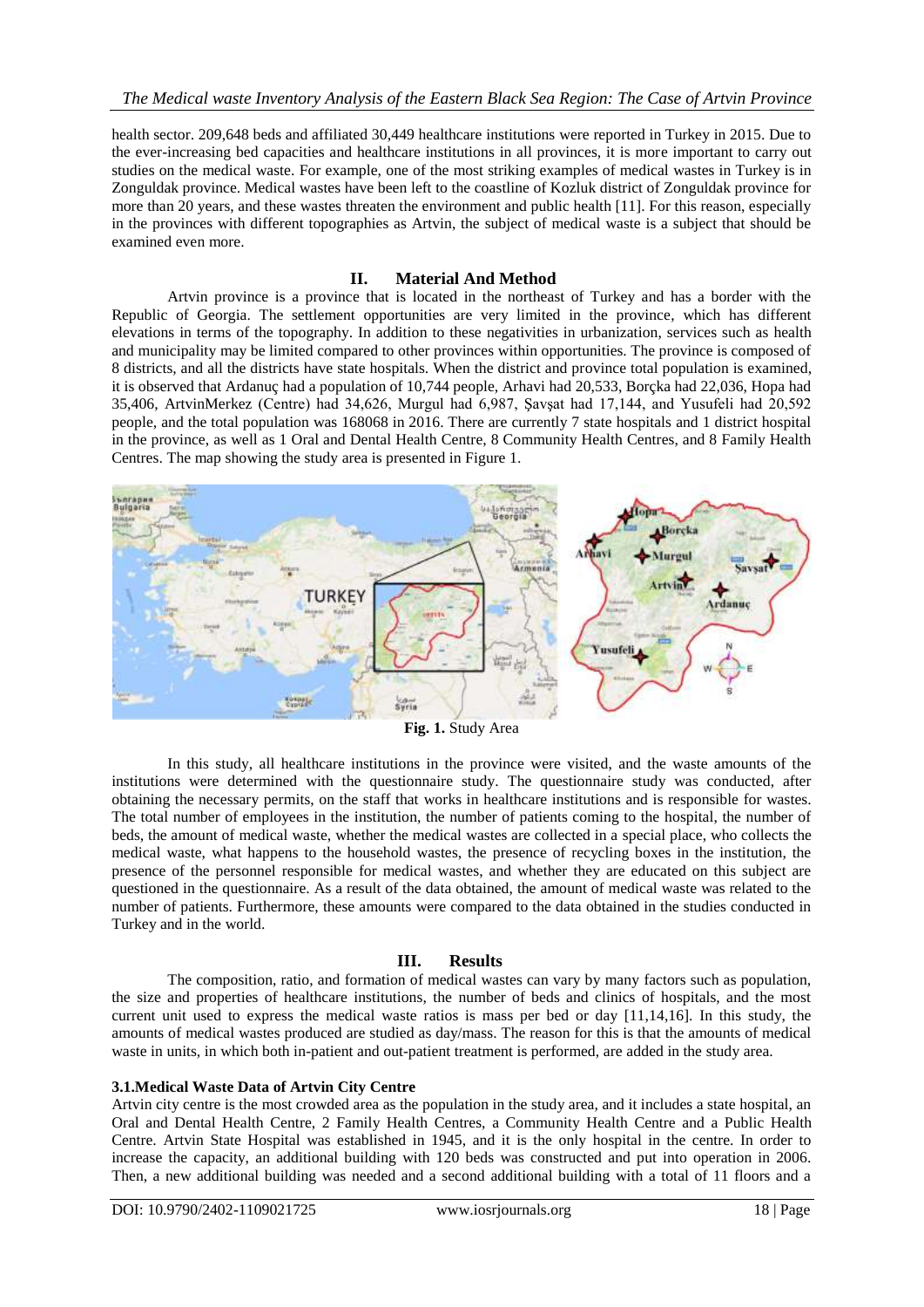capacity of 70 beds, including 7 private rooms, 21 semi-private rooms, Level II intensive care unit with 15 beds, Level I neonatal intensive care unit with 4 beds, a Level II emergency service, a cafeteria, a boiler room, services, polyclinics, a conference room, and an administrative division was constructed [17].

The information about the waste management of Artvin State Hospital, Oral and Dental Health Centre, and 2 family health centres is presented in Table 1. Since potential medical wastes produced at the Community Health Centre and Public Health Centre are collected within the hospital, they are not included in the table.

| <b>Health facilities</b>                | Incoming patient number | <b>Medical</b><br>Waste | <b>Medical</b><br>Waste     |
|-----------------------------------------|-------------------------|-------------------------|-----------------------------|
|                                         | (people/day)            | Amount(kg/day)          | <b>Collecting Frequency</b> |
| Artvin state hospital                   | 1400                    | 150                     | 7 days                      |
| Artvin oral and dental health<br>center | 167                     | 10.7                    | 7 days                      |
| Primary care clinic No.1*               |                         |                         |                             |
| Primary care clinic No.2                | 20                      | 0.136                   | Once in a month             |
| <b>Total</b>                            | 1587                    | 160.8                   |                             |

**Table 1.** The medical waste amounts of health facilities in Artvin city center

\* In the questionnaire study, it was learned that the medical wastes produced here were given to Artvin State Hospital without being weighed.

As can be understood from Table 1, a total of 160.8 kg/day of medical waste is produced in Artvin city centre, and this figure is equal to 0.101 kg/patient/day when proportioned to the number of patients. Since there is no medical waste disposal institution in Artvin province, the medical wastes in the healthcare institutions in question are stored in a special place and given to the authorized disposal company. When other wastes apart from medical wastes were examined, it was determined that household wastes are not specially separated in Artvin State Hospital and only batteries are collected in the institution in terms of recycling. It is understood that at the Oral and Dental Health Centre, household wastes are collected privately and received by the municipality, and glasses and batteries are collected as recyclable waste in the institution. It is understood that in the family health centre number 2, household wastes are collected privately, and plastic and paper are being separated as a recycling work. It is stated that all of these institutions have responsible staff dealing with medical wastes, but it is stated that only the medical waste staff in the family health centre number 2 does not receive education on this subject.

#### **3.2.Medical Waste Data of Ardanuç District**

There is one district integrated hospital in the district. The medical waste information of the hospital is presented in Table 2 as a total.

| <b>THOICE.</b> The mean waste allowing of health healthes in Thamac alguner |                         |                |       |                                 |
|-----------------------------------------------------------------------------|-------------------------|----------------|-------|---------------------------------|
| <b>Health facilities</b>                                                    | Incoming patient number | Medical        | Waste | <b>Medical Waste Collecting</b> |
|                                                                             | (people/day)            | Amount(kg/day) |       | Frequency                       |
| Ardanuc district hospital                                                   | 100                     |                |       | 15 days                         |

**Table 2.** The medical waste amounts of health facilities in Ardanuç district

As can be seen from Table 2, 3 kg/day of medical waste is produced in Ardanuç district, and when this figure is proportioned to the number of patients, it is observed that there is a medical waste of 0.03 kg/patient. In these institutions, medical wastes are collected in special places and taken by an authorized company every 15 days. Household wastes are privately collected and disposed of by the municipality. It was determined that no study had been conducted on recycling in these institutions.

#### **3.3. Medical Waste Data of Arhavi District**

There are one state hospital and one family health centre within the district boundaries. Arhavi State Hospital that comprises of 3 buildings has a capacity of 64 beds and includes 2 operating rooms, 10 intensive care units, and 2 delivery rooms. It was determined that medical wastes are collected in a special place in the hospital and taken by an authorized company, and it is also understood that household wastes are collected separately at the source and disposed of through the municipality. It was observed that paper and battery wastes are also collected in the institution. In the family health centre, medical wastes are collected in special places and taken by an authorized company again. Furthermore, household wastes are collected separately and disposed of by the municipality. However, there are no studies on recyclable wastes. The amounts of medical waste and the number of patients per day in Arhavi State Hospital and the family health centre are presented in Table 3.

**Table 3.** The medical waste amounts of health facilities in Arhavi district

| <b>Health facilities</b> | Incoming            | patient | Medical        | Waste | Medical           | Waste |
|--------------------------|---------------------|---------|----------------|-------|-------------------|-------|
|                          | number (people/day) |         | Amount(kg/day) |       | <b>Collecting</b> |       |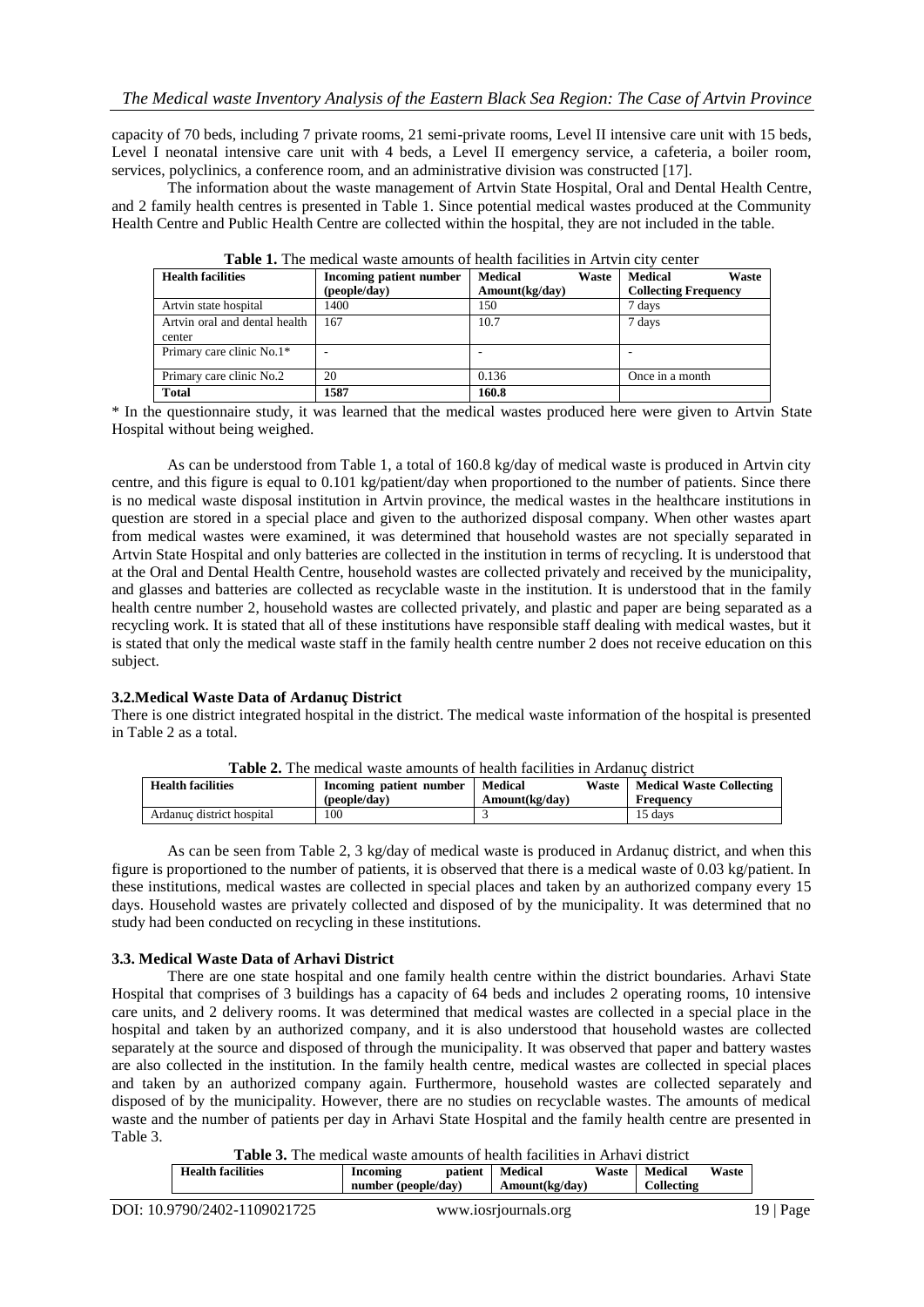|                            |     |        | Frequency |
|----------------------------|-----|--------|-----------|
| Arhavi state hospital      | 354 | 25.47  | 7 days    |
| Arhavi primary care clinic | 300 | 0.158  | 15 davs   |
| <b>Total</b>               | 654 | 25.628 |           |

When Table 3 is examined, it is observed that 25.47 kg/day of medical waste is produced in Arhavi State Hospital and when it is proportioned to the patients coming to the hospital, it becomes 0.071 kg/patient. When the family health centre is examined, it is observed that this figure is 0.00052 kg/patient.

#### **3.4.Medical Waste Data of Borçka District**

In 1989, it started to serve as SSK regional hospital with an 110-bed capacity. Since 2005, it has been serving as Borçka state hospital with 130 beds for 22 years. The amount of medical waste and the number of patients in this hospital are presented in Table 4.

|                          | TWAR II THE MEAN WAS MULE MILLOUILE OF HEMIT IMAILLE THE DOLEIM GIORICE |         |                |       |                |       |
|--------------------------|-------------------------------------------------------------------------|---------|----------------|-------|----------------|-------|
| <b>Health facilities</b> | Incoming                                                                | patient | <b>Medical</b> | Waste | <b>Medical</b> | Waste |
|                          | number (people/day)                                                     |         | Amount(kg/day) |       | Collecting     |       |
|                          |                                                                         |         |                |       | Frequency      |       |
| Borcka state hospital    | 250                                                                     |         |                |       | ' davs         |       |

| <b>Table 4.</b> The medical waste amounts of health facilities in Borcka district |  |
|-----------------------------------------------------------------------------------|--|
|-----------------------------------------------------------------------------------|--|

The amount of medical waste produced in Borçka district was determined to be 12 kg/day (0.048 kg/patient/day). Medical wastes are privately collected in the hospital and are taken by an authorized disposal company once a week. Household wastes are not collected in a special place in the hospital. However, there is a collection box for battery wastes in the hospital. Furthermore, there is personnel dealing with medical wastes in the institution, and it is stated by the hospital that they are educated.

#### **3.5.Medical Waste Data of Hopa District**

Hopa district of Artvin province is a settlement built on the cost of the Black Sea and is the most crowded district in terms of population. The district also has a border with the Republic of Georgia. Moreover, the port on the border of the district and the campus of ArtvinÇoruh University show a significant increase in population. For this reason, there are one state hospital, five family health centres, one community health centre, and one emergency health service station in the district. The daily number of patients in these institutions and the amounts of medical waste produced in these areas are presented in Table 5.

| <b>Health facilities</b>               | Incoming patient number<br>(people/day) | <b>Medical</b><br>Waste<br>Amount(kg/day) | <b>Medical</b><br>Waste<br>Collecting<br>Frequency |  |
|----------------------------------------|-----------------------------------------|-------------------------------------------|----------------------------------------------------|--|
| Hopa state hospital                    | 566                                     | 19                                        | 7 days                                             |  |
| Primary care clinic No.1               | ۰                                       |                                           | Once in a month                                    |  |
| Primary care clinic No.2               | 167                                     | 0.24                                      | Every 3 months                                     |  |
| Primary care clinic No.3               |                                         |                                           |                                                    |  |
| Family practice center No.3            | 150                                     | 0.136                                     | Every 2 months                                     |  |
| Kemalpasa Family<br>practice<br>center |                                         | 0.098                                     | Once in a month                                    |  |
| Community health care center           | ۰                                       | 0.0277                                    | Every 6 months                                     |  |
| Emergency health facilities            | ۰                                       |                                           |                                                    |  |
| <b>Total</b>                           | 883                                     | 22.5                                      |                                                    |  |

**Table 5.** The medical waste amounts of health facilities in Hopa district

When Table 5 is examined, it is observed that a total of 22.5 kg of medical waste is produced by daily 883 patients in Hopa district. When proportioned to the number of patients, 0.025 kg/patient is calculated. Medical wastes are collected in special places in all institutions, and medical wastes produced in all healthcare institutions except for 2 institutions are given to a licensed company. However, the medical wastes produced in the 2 institutions in question are sent to Hopa State Hospital. When recyclable wastes were examined, it was determined that studies are conducted in only four institutions. It was understood that in these institutions, plastic, metal, and paper are collected separately and that there are different boxes for batteries.

#### **3.6.Medical Waste Data of Murgul District**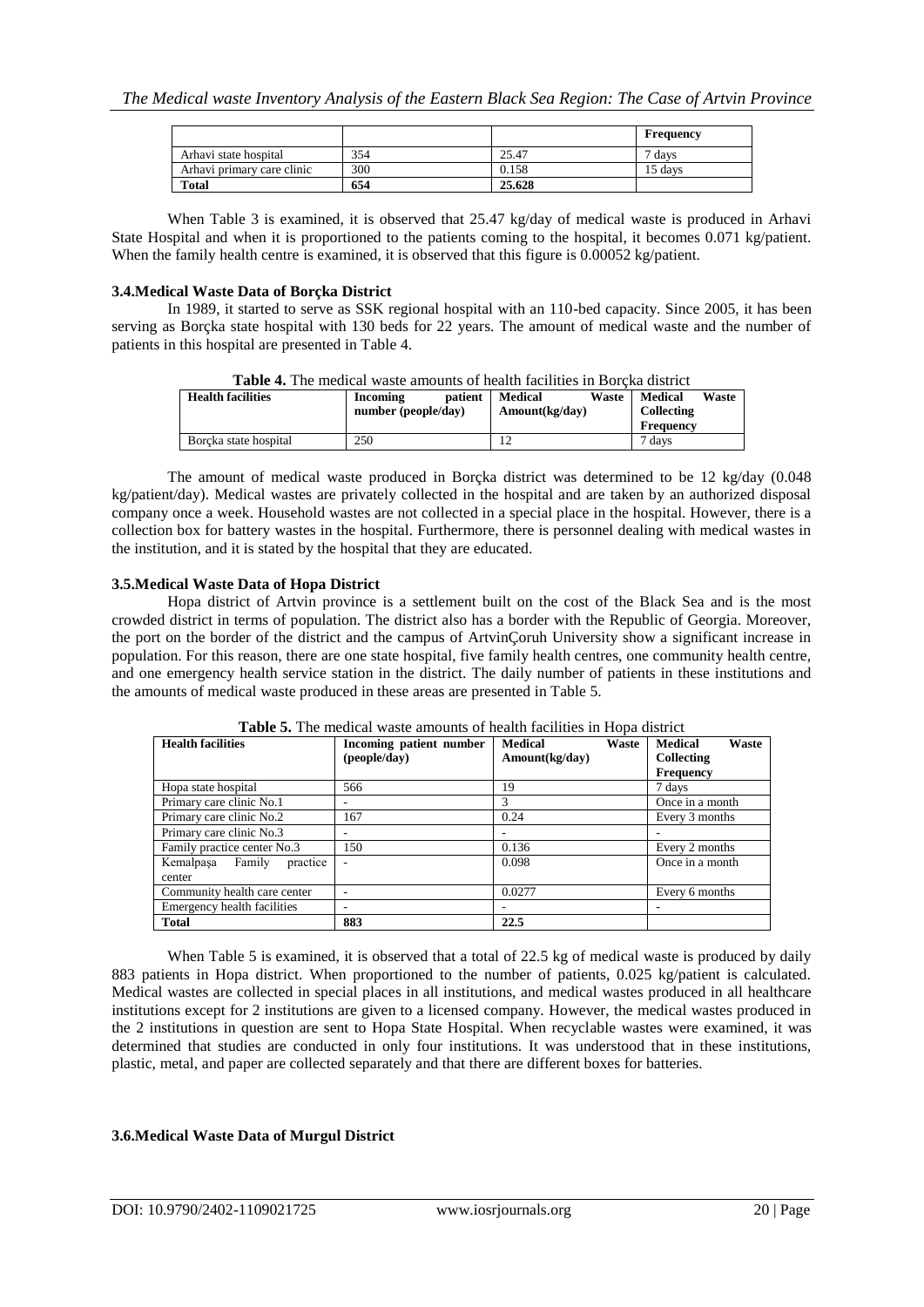Murgul District is surrounded by Artvin City Centre in the east, Arhavi District in the west, Borçka District in the north, and Yusufeli District in the south. There is one district hospital in the district. The patient and medical waste records of this hospital are presented in Table 6.

| <b>Table 0.</b> The medical waste amounts of nearm facilities in Murgui district |                     |         |                |       |                |       |
|----------------------------------------------------------------------------------|---------------------|---------|----------------|-------|----------------|-------|
| <b>Health facilities</b>                                                         | Incoming            | patient | Medical        | Waste | <b>Medical</b> | Waste |
|                                                                                  | number (people/day) |         | Amount(kg/day) |       | Collecting     |       |
|                                                                                  |                     |         |                |       | Frequency      |       |
| Murgul district hospital                                                         |                     |         | 2.46           |       | 15 days        |       |

**Table 6.** The medical waste amounts of health facilities in Murgul district

It can be observed that the medical wastes produced in the hospital are 0.043 kg/patient when proportioned to the patients. Although the district and the hospital are small, they are very sensitive in terms of medical wastes. Medical wastes produced in the hospital are stored in special places by trained personnel and given to an authorized company every fifteen days. Furthermore, recyclable wastes such as paper are collected separately at the source.

## **3.7.Medical Waste Data of Şavşat District**

The district is surrounded by Ardahan city centre and Hanak district in the east, Posof district in the north east, Ardanuç in the south and south west, ArtvinMerkez (Centre) and Borçka district in the west, and the Georgia State in the north. There are one state hospital and one community health centre in the district. The data obtained from these institutions are presented in Table 7.

| <b>Health facilities</b>     | Incoming patient number<br>(people/day) | <b>Medical</b><br>Waste<br>Amount(kg/day) | <b>Medical</b><br>Waste<br>Collecting<br><b>Frequency</b> |
|------------------------------|-----------------------------------------|-------------------------------------------|-----------------------------------------------------------|
| Savsat state hospital        | 191                                     | 18                                        | 15 days                                                   |
| Community health care center | 10                                      |                                           |                                                           |
| <b>Total</b>                 | 201                                     | 18                                        |                                                           |

**Table 7.** The medical waste amounts of health facilities in Saysat district

When the medical wastes produced in the hospital in the province are proportioned per patient, the result is found to be 0.094 kg/person. Wastes that are collected by the personnel, who are trained on medical wastes at the hospital, are stored in a special place and then collected by a licensed company twice a month. It was also understood that household wastes are collected separately at the source and taken by the district municipality.

## **3.8. Medical Waste Data of Yusufeli District**

There is one state hospital in the district, and the data on here are presented in Table 8.

| <b>Table 8.</b> The medical waste amounts of health facilities in Yusufell district |                     |         |                |       |                |       |
|-------------------------------------------------------------------------------------|---------------------|---------|----------------|-------|----------------|-------|
| <b>Health facilities</b>                                                            | Incoming            | patient | <b>Medical</b> | Waste | <b>Medical</b> | Waste |
|                                                                                     | number (people/day) |         | Amount(kg/day) |       | Collecting     |       |
|                                                                                     |                     |         |                |       | Frequency      |       |
| Yusufeli state hospital                                                             | 166                 |         | 1.15           |       | 15 days        |       |

**Table 8.** The medical waste amounts of health facilities in Yusufeli district

Medical wastes produced in the district hospital can be said to be 0.067 kg/patient. Medical wastes produced are collected in special places by the trained personnel and given to a licensed firm. Household wastes are collected separately and taken by the municipality. However, no study has been conducted on recyclables in the hospital.

## **3.9.General Medical Waste Data of Artvin**

Medical wastes produced in Artvin province are collected by a licensed company in Trabzon province, which is approximately at 250 km distance, and are steam sterilized at the 8 ton/day capacity facility and then sent to the regular storage area. Nearly all of the medical wastes in the province are produced in the state hospitals. It is stated that until the beginning of 2012, some of the hospitals in the province used to give their medical wastes to this licensed company and some of them used to perform burning or storing procedures unrestrainedly. However, since the end of 2012, all the wastes produced have been given to the licensed company and disposed of. The transportation and disposal of the medical wastes produced are performed at the price determined by the Provincial Environmental Directorate. Medical wastes produced in the districts and transportation and disposal costs by years are presented in Figures 2. Population changes between the years of 2013-2016 of the districts, the effect of them on the amounts of medical waste, and the relationship between the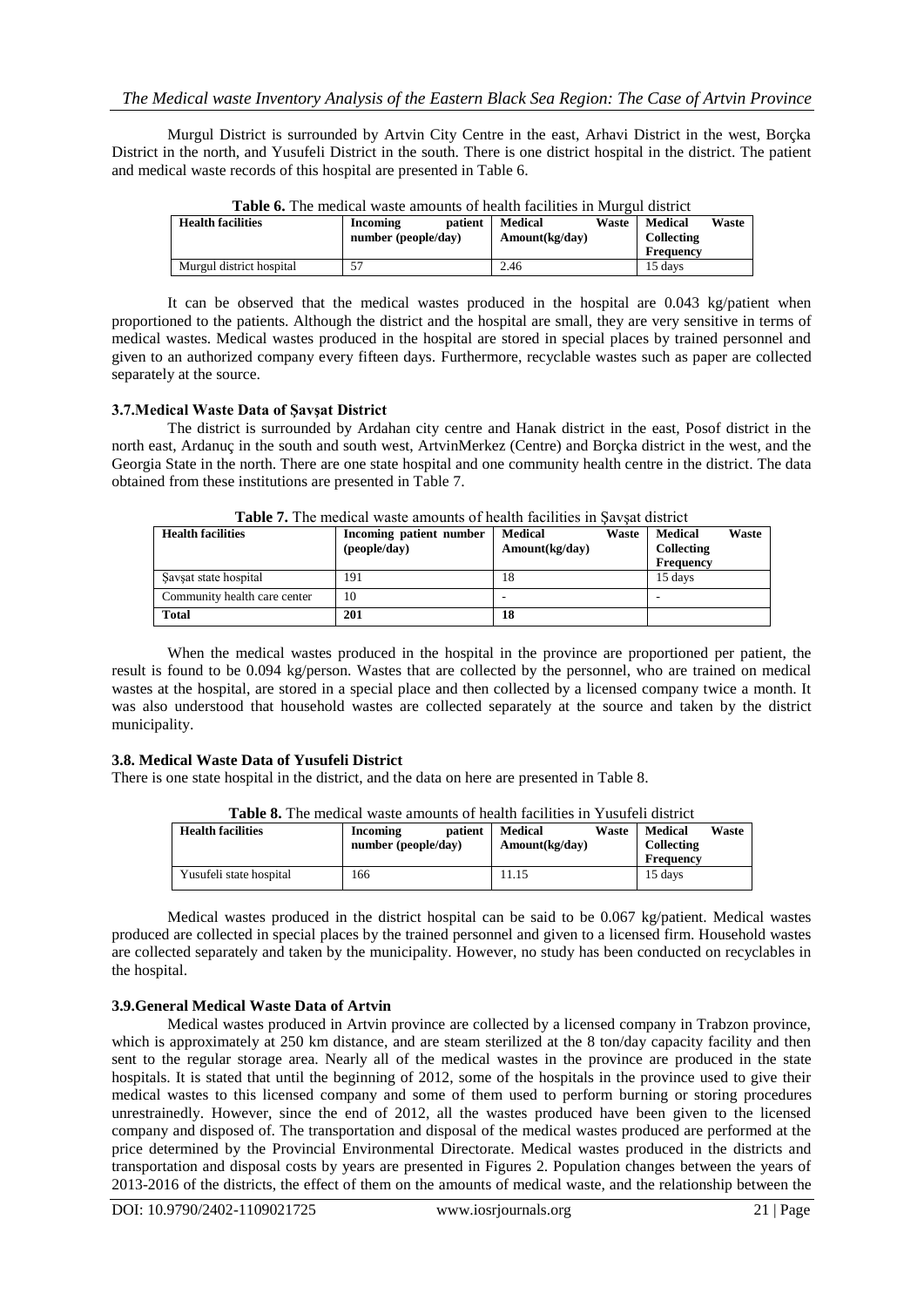price paid for transportation and disposal were analysed by two-way ANOVA. ANOVA is a statistical-based analysis method that reveals and identifies the relationships between three or more independent variables to be analysed [18,19]. The two-way ANOVA analysis is used to compare the effects between more than one variable. In this study, the significance level was determined to be 0.05. This level is widely used in similar statistical analyses [20,21]. The obtained values are presented in Table 9.



**Fig. 2.** According to Artvin centers and provinces for years medical waste changes and waste transportation and disposal expenditures [22,23,24,25]

When the amount of medical waste in the study area in Figure 2 is examined, it is observed that medical wastes in the central district are considerably higher than those of the other districts. The reason for this is that the hospital in the central district is larger and more comprehensive than the hospitals in the other districts. Due to the hospital's being comprehensive, people living in the districts of Artvin province prefer to come to the hospital at the centre for any significant health problems.

| $\alpha$        | $\mathbf{u}$ $\mathbf{v}$ $\mathbf{v}$ $\mathbf{v}$ $\mathbf{v}$ $\mathbf{u}$ $\mathbf{v}$ |
|-----------------|--------------------------------------------------------------------------------------------|
| <b>District</b> | <b>P-Value</b>                                                                             |
| Centre          | 0.00014                                                                                    |
| Ardanuc         | 0,00086                                                                                    |
| Arhavi          | 0.00029                                                                                    |
| Borcka          | $1.2E-6$                                                                                   |
| Hopa            | $7.2E - 5$                                                                                 |
| Murgul          | $7.5E-6$                                                                                   |
| Savşat          | 0.00031                                                                                    |
| Yusufeli        | $2.1E-6$                                                                                   |

**Table 9.** The relationship between the population and amount of medical waste and transportation and disposal expenditure in the study area by years

According to this analysis, since the p-value for the population, the amount of waste, and transportation-disposal expenditures is less than the critical value of 0.05 in the entire study area, a significant difference was found at 95% significance level among the population, the amount of waste, and transportationdisposal expenditures. Accordingly, the population mobility in the study area has an important effect on the amount of medical waste and on the expenditures for the transportation and disposal of these wastes.

#### **IV. Discussion**

Medical wastes constitute an important part of the wastes produced in Turkey, and as a result, efficient management and control systems should be applied to special regulations. As a candidate country, Turkey adopts the European Union Environmental Directives to its laws and regulations. For this reason, a regulation on medical wastes was published by the Ministry of Environment and Forestry in 1993, and it was amended in 2005 [16,26]. Then, it was reorganized and entered into force by the Ministry of Environment and Urbanization in 2017. The aim of this Regulation is to prevent the delivery of medical wastes, from their production to disposal, to the receiving environment, directly or indirectly, by harming the environment and human health. Furthermore, its aim is to regulate procedures and principles for determining and applying principles, policies and programs, as well as legal, administrative, and technical principles for collecting medical wastes separately at the source without harming the environment and human health, transporting them within the healthcare institution, temporarily storing them, transporting them to the medical waste processing institution, and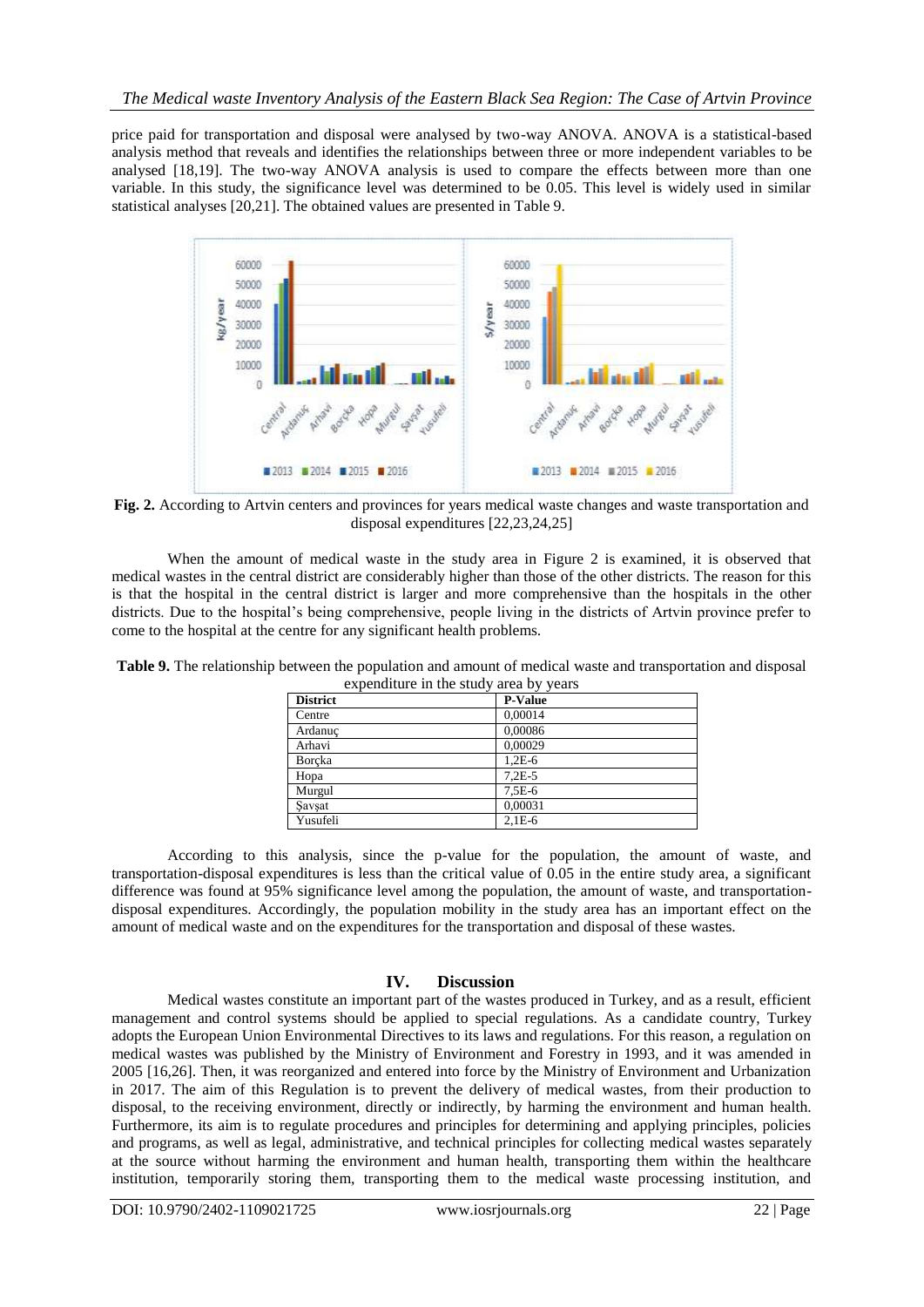## *The Medical waste Inventory Analysis of the Eastern Black Sea Region: The Case of Artvin Province*

disposing them [27]. The regulation also mentioned medical waste producers. According to this, primary healthcare institutions such as university hospitals and clinics, general-purpose hospitals and clinics, maternity hospitals and clinics, military hospitals and clinics, community health centres, family health centres, dispensaries, etc., other health centres, medical centres, centres providing outpatient diagnosis and treatment services, dialysis centres, mortuary and autopsy centres, medical and biomedical laboratories, biotechnology laboratories and institutes, microbiology laboratories, medical research centres, blood banks and transfusion centres, emergency and first aid centres, ambulance services, rehabilitation centres, other healthcare institutions providing health services (physicians' offices, dental and oral health offices, etc.), nursing homes and retirement homes, animal hospitals, institutions performing experiments and research on animals, veterinary control and research institutes, veterinary clinics and offices, zoos, acupuncture centres, home treatment and nursing services, beauty, ear piercing, and tattoo centres, pharmacies, institutions and organizations producing medical wastes as a result of their activities are stated to be medical waste producers. Furthermore, these institutions and organizations are obliged to make protocols with the municipality they are affiliated to for the collection, transportation, and disposal of the medical wastes produced. Moreover, if the organization in question produces more than 50 kilograms of medical waste per day, it must establish temporary medical waste storage. In the case of producing medical wastes up to 50 kilograms per day, it must have a temporary medical waste container. In the case of producing medical wastes up to 1 kilogram per day, it must take the medical wastes to the nearest or most appropriate temporary medical waste storage/container or give these wastes to the medical waste collection vehicle. Furthermore, according to this regulation, plastic red bags, which are tear, puncture, explosion, and transportation-resistant, produced to be impermeable, double-stitched, and without bellows from a mediumdensity polyethylene raw material, with a double layer thickness of 100 microns, with a lifting capacity of at least 10 kilograms, with the black "International Biohazard" emblem and "ATTENTION! MEDICAL WASTE" expression on both sides in a size than can be seen, must be used in the collection of medical wastes. Pathological wastes must be collected separately from other medical wastes in plastic red storage boxes, which are puncture, breakage, and explosion-resistant, waterproof and impermeable, with a black "International Biohazard" emblem and black "ATTENTION! PATHOLOGICAL MEDICAL WASTE" expression on it. The wastes with cutting and penetrating properties must be collected separately from other medical wastes in plastic boxes or containers, which are puncture, tear, breakage, and explosion-resistant, waterproof and impermeable, not possible to be opened and poked, with a black "International Biohazard" emblem and black "ATTENTION! SHARPS COLLECTION CONTAINER" expression on it or in laminated cardboards or containers with the same characteristics [27].

The amount of the medical waste produced in the study area was compared with the amount of the medical waste in other provinces in Turkey and the examples in the world. While making a comparison, kg/bed/day data of the medical wastes, which were obtained by using the number of beds determined by the Ministry of Health Public Hospitals Administration of Turkey in 2017, were used. According to these data, the amounts of medical wastes in Artvin province are presented in Table 10 (Artvin province environmental status reports).

| Year    | kg/bed/day |
|---------|------------|
| 2013    | 0.604846   |
| 2014    | 0.680679   |
| 2015    | 0.722029   |
| 2016    | 0.821704   |
| Average | 0.707314   |

**Table 10.** Amount of medical waste in the study area according to years [22,23,24,25]

Accordingly, an average of 0.707 kg/bed/day of medical waste is produced in the study area. This amount was compared with the amounts of waste in other countries in the world, and Table 11 was obtained.

| <b>Table 11.</b> Comparison of the amount of medical waste in the study area with the amounts in the world |  |
|------------------------------------------------------------------------------------------------------------|--|
|------------------------------------------------------------------------------------------------------------|--|

| Country                                            | Amount<br>(kg/bed/day) | <b>Reference</b> |
|----------------------------------------------------|------------------------|------------------|
| USA                                                | $0.25 - 7$             |                  |
| Japan, Turkey, Canada, India, Thailand, Bangladesh | $0.11 - 3.9$           | [14]             |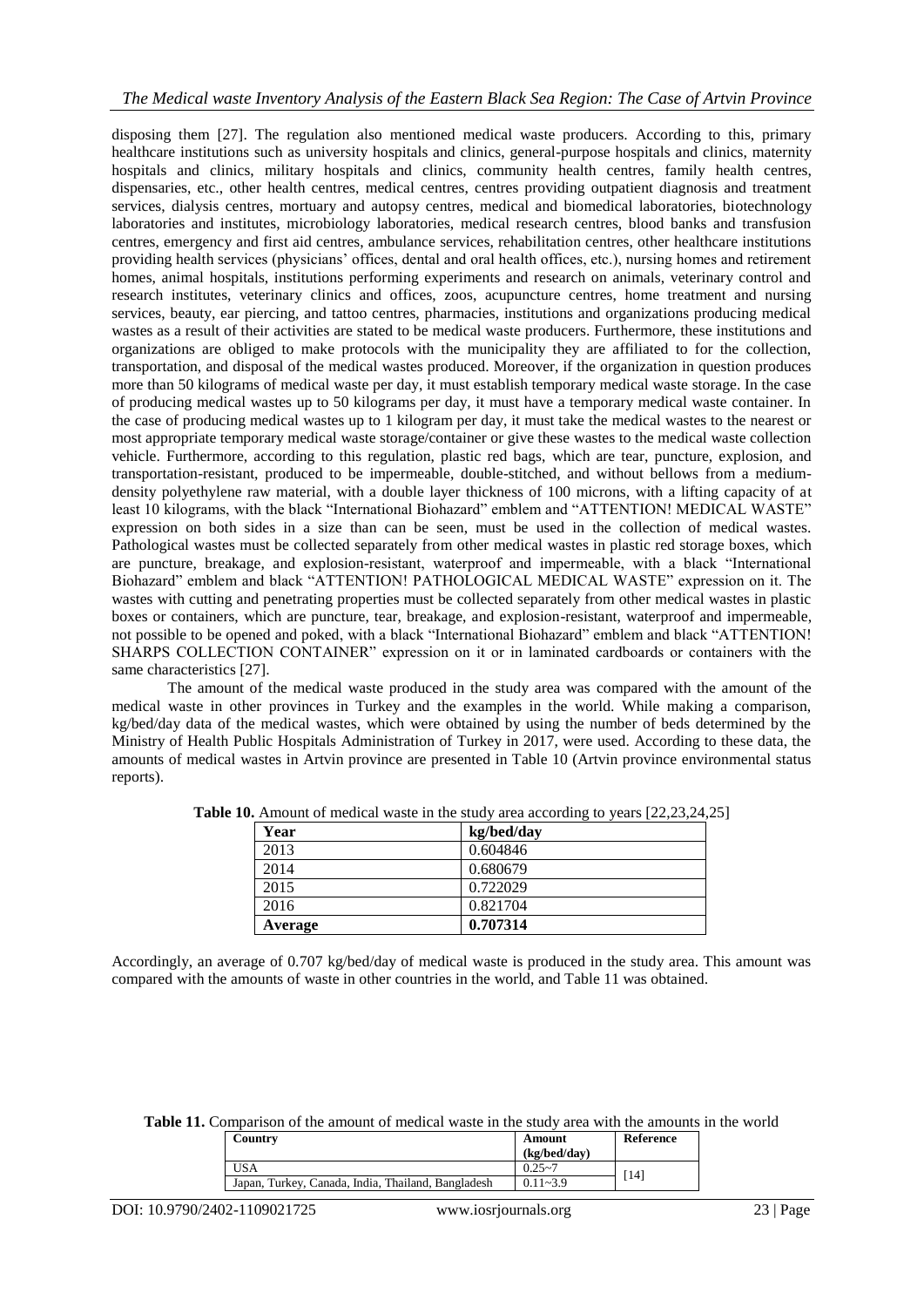| Jordan        | 1.88~6.10       |        |
|---------------|-----------------|--------|
| Tanzania      | $0.84 - 5.8$    |        |
| Korea         | $0.14 - 0.49$   | [8]    |
| Greece        | $0.58 - 1.4$    |        |
| Portugal      | $2.5 - 4.5$     | $[26]$ |
| <b>Italy</b>  | $3 - 5$         |        |
| Croatia       | 1.2             | $[27]$ |
| Ethiopia      | $0.361 - 0.669$ | $[28]$ |
| Norway        | 3.9             | $[29]$ |
| Spain         | 4.4             |        |
| UK and France | 3.3             |        |
| Latvia        | 1.182           | $[30]$ |
| Kazakhstan    | 5.34            |        |
| <b>Brasil</b> | 3.2             | $[31]$ |
| Iran          | $3.5 - 4.5$     |        |

As a result of the literature review conducted in the study, it was found according to the data of 2014 that the number of healthcare institutions affiliated with the Public Hospitals Administration of Turkey is 874 and the amount of medical waste collected is 37992 tons/year. While the Average Medical Waste Amount Per Policlinic is 0.13 kg/person, the Average Medical Waste Amount Per Inpatient is stated to be 5.03 kg/bed/day. Again, the first 30 cities producing the most medical waste in Turkey are given in Table 12 [32]. Within the context of this study, a total of 85963 kg of medical waste was produced in Artvin province in general in 2014 [24].

**Table 12.** The comparison of the most medical waste and quantities producing cities in Turkey and Artvin  $[24, 32]$ 

| <b>City</b> | Amount (kg) | <b>City</b>   | Amount (kg) |  |
|-------------|-------------|---------------|-------------|--|
| İstanbul    | 6,826,997   | Aydın         | 557,372     |  |
| Ankara      | 4,182,621   | Van           | 556,680     |  |
| Izmir       | 2,547,834   | Sakarya       | 524,736     |  |
| Bursa       | 1,153,315   | Erzurum       | 521,858     |  |
| Adana       | 1,038,771   | Balıkesir     | 447,777     |  |
| Konya       | 826.468     | Denizli       | 446.692     |  |
| Diyarbakır  | 781,171     | Zonguldak     | 441,603     |  |
| Antalya     | 727,214     | Kayseri       | 428,908     |  |
| Mersin      | 669,401     | Ordu          | 417.854     |  |
| Trabzon     | 669,132     | Muğla         | 363,263     |  |
| Samsun      | 668,967     | Corum         | 348,596     |  |
| Gaziantep   | 650,254     | Kahramanmaraş | 342,562     |  |
| Sanlıurfa   | 646,501     | Tokat         | 331,548     |  |
| Kocaeli     | 622.313     | Eskisehir     | 328,272     |  |
| Manisa      | 606,328     | <b>Artvin</b> | 85,963      |  |
| Hatay       | 572,755     |               |             |  |

Since medical wastes threaten the environment and public health, it is inconvenient for them to be mixed with household wastes without being subjected to the necessary procedures. The risk has been minimized thanks to the legal regulations that are in force and tightly controlled in Turkey. However, there may be extra financial burdens of hospitals such as the establishment of air-conditioned and leak-proof areas to store medical wastes for a certain period of time if there is no disposal facility in their city, and the purchase of this service. When it comes to human and environment health, it is a necessity to meet these financial burdens.

#### **Acknowledgments**

We would like to thank all the institutions and organizations that have helped in this study, as well as messrs.ElifIşık and MukaddesDağ.

## **References**

[1]. Magdy M, El-Salam A. Hospital waste management in El-Beheira governorate Egypt. Journal of Environmental Management. 2002; 91:618-629.

<sup>[2].</sup> Jahandideh S. Jahandideh S. Asadabad EB. Arkarian M. Mohavedi MM. Hosseini S. Jahandidah M. The use of artifical neural networks and multiple linear regression to predict rateof medical waste generation. Waste Management. 2009; 29(11):2874-2879.